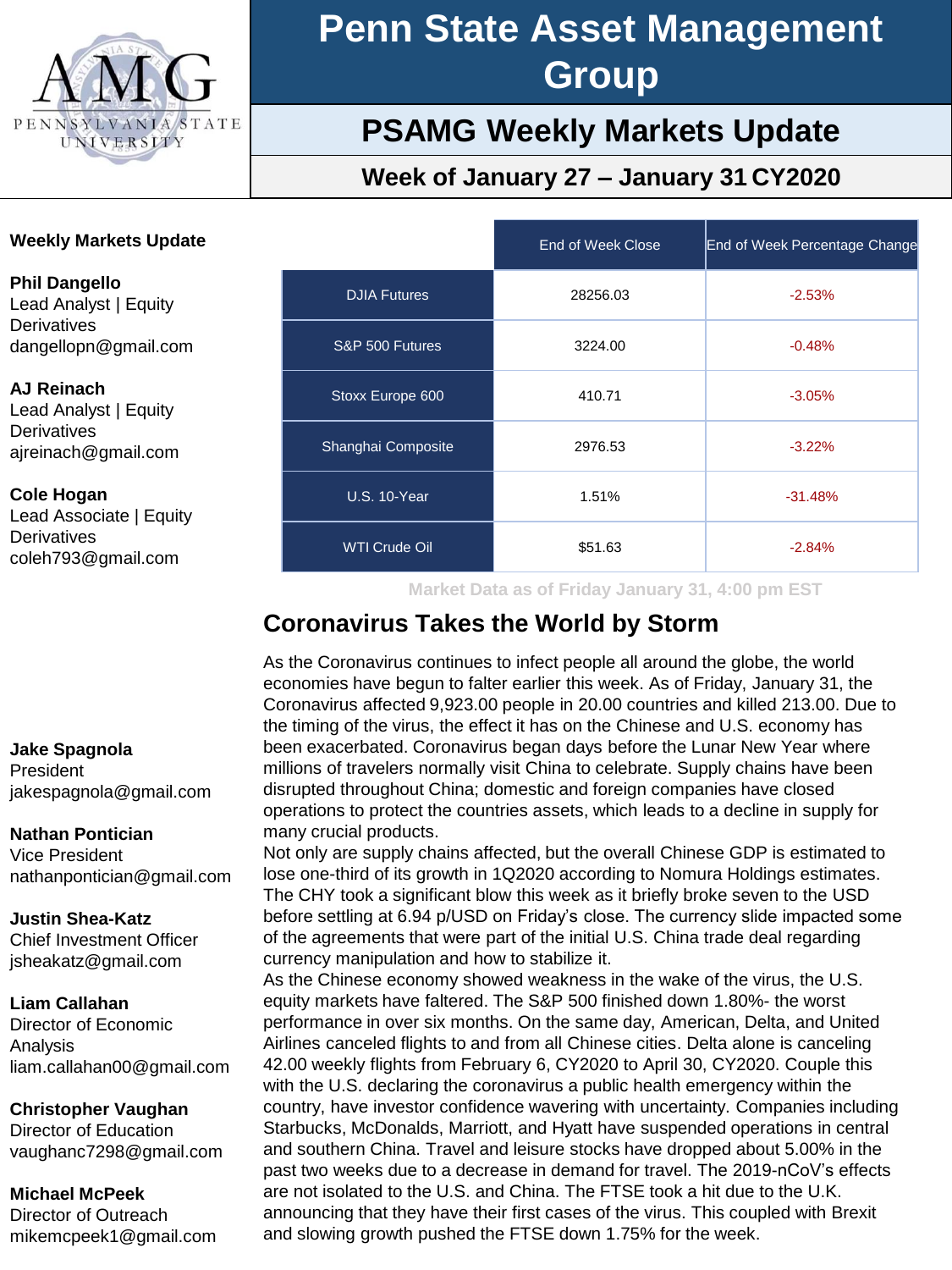

## **PSAMG Weekly Markets Update**

**Week of January 27 – January 31 CY2020**

### **Weekly Markets Update**

### **Phil Dangello**

Lead Analyst | Equity **Derivatives** dangellopn@gmail.com

### **AJ Reinach**

Lead Analyst | Equity **Derivatives** ajreinach@gmail.com

### **Cole Hogan**

Lead Associate | Equity **Derivatives** coleh793@gmail.com

#### **Jake Spagnola**

President jakespagnola@gmail.com

#### **Nathan Pontician**

Vice President nathanpontician@gmail.com

### **Justin Shea-Katz**

Chief Investment Officer jsheakatz@gmail.com

### **Liam Callahan**

Director of Economic Analysis liam.callahan00@gmail.com

### **Christopher Vaughan**

Director of Education vaughanc7298@gmail.com

### **Michael McPeek**

Director of Outreach mikemcpeek1@gmail.com

### **Earnings Growth Above Expectations**

As of this week's market close, 45.00% of the companies in the S&P 500 have reported 4Q2019 earnings. To this point, 69.00% of companies have reported better-than-expected, and 65.00% of the companies have reported revenue above estimates. On average, companies are reporting EPS 4.10% above estimates, and revenue data is beating expectations by 0.60%. The IT sector is performing well above expectations with 90.00% of companies in the sector beating EPS estimates and 81.00% of companies beating revenue estimates. The numbers have been largely due to tech giants Amazon, Microsoft, and Apple. Apple beat EPS expectations by ~8.82%, Microsoft beat expectations by ~12.58%, and Amazon beat by ~37.71%. Despite the U.S./China tensions and slowing global growth concerns, this data shows the strength the IT sector has going into CY2020. Other sectors that have performed well above EPS and revenue this earnings season include Communication Services, Consumer Discretionary, Healthcare, and Financials. Others that are struggling to beat expectations; the Industrials, Materials, and Energy sectors are seeing nearly 50.00% of their companies underperforming expectations for revenue and EPS thus far.

Earnings growth among companies in the S&P 500 is expected to fall by 1.60% for 4Q2019, and revenue growth is expected to rise by 2.70%. With nearly half of the companies having already reported, earnings growth has fallen -0.30%, and revenue growth has risen 3.10%. Both metrics are more favorable than the original expectations for growth and indicate the economy to be slightly stronger predicted. Earnings growth has been most impressive in Financials, Healthcare, Communication Services, and Information Technology, and seven of the 11.00 sectors in the S&P 500 have shown positive earnings growth while only five sectors were projected to see positive growth this quarter. Overall performance for earnings growth on the S&P 500 is being dragged down by Consumer Discretionary, Materials, and Industrials which are all seeing growth fall by  $~10.00\%$  alongside energy where growth fell by  $~12.50\%$ . Overall, growth is not too far from expectations so far this earnings season, with under half of the companies in the S&P 500 already posting earnings. Strong data from a number of major blue-chip stocks has been overshadowed in major indices by bearish pressure from worries about slowing global economic growth and the spread of the coronavirus. 94.00 more companies in the S&P 500 will report earnings this coming week and more outperformance may help to prop the market up.

### **Lead Products Affected**

Increasing worry around the coronavirus has been the main driver keeping many equities in the negative for the week, and it has also brought a higher level of volatility to markets around the globe. The Nasdaq 100 was the only index to stay positive, and this was due to its heavy IT weighting and the impressive earnings posted in the sector this week. U.S. markets could be in for more of a pullback if coronavirus starts to spread any faster in the U.S. Indices with a large weighting of Chinese companies were hurt most because of the rapid spread of the virus and shut down of business in China. This caused the Hang Seng Index (~55.00% Chinese companies) and the MSCI Emerging Markets Index (~34.00%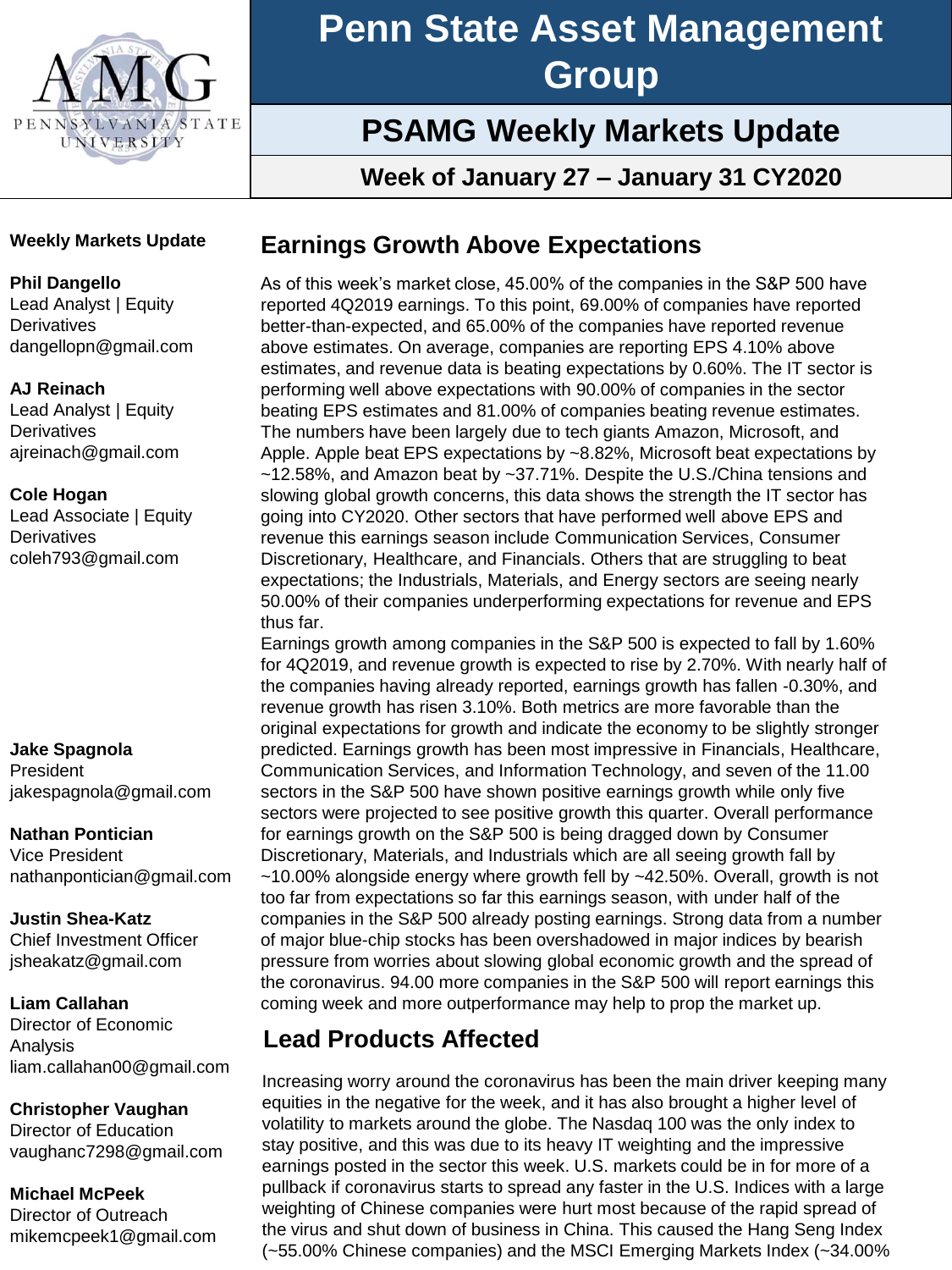

## **PSAMG Weekly Markets Update**

### **Week of January 27 – January 31 CY2020**

| <b>Weekly Markets Update</b>                                                                |                                 | End of Week Close | End of week % Change |  |
|---------------------------------------------------------------------------------------------|---------------------------------|-------------------|----------------------|--|
| <b>Phil Dangello</b><br>Lead Analyst   Equity<br><b>Derivatives</b><br>dangellopn@gmail.com | S&P 500 Futures                 | \$3224.00         | $-0.48%$             |  |
|                                                                                             | Nasdaq 100 Futures              | \$9016.25         | 0.69%                |  |
| AJ Reinach<br>Lead Analyst   Equity<br>Derivatives<br>ajreinach@gmail.com                   | <b>Hang Seng Futures</b>        | \$26,233.00       | $-3.29%$             |  |
|                                                                                             | FTSE 100 Futures                | \$7217.50         | $-1.75%$             |  |
| <b>Cole Hogan</b><br>Lead Associate   Equity<br>Derivatives<br>coleh793@gmail.com           | S&P 500 Healthcare Futures      | \$1000.80         | $-2.60%$             |  |
|                                                                                             | Nikkei 225 Futures              | \$23,130.00       | $-0.77%$             |  |
|                                                                                             | <b>Emerging Markets Futures</b> | \$1050.80         | $-2.18%$             |  |
|                                                                                             | Dow Real Estate Futures         | \$372.00          | $-1.04%$             |  |

### **Lead Products Affected**

Chinese companies) to end the week with heavy losses. These markets with heavy Chinese weighting will need to see the spread of the virus slow and business go back to normal in order to rebound from these losses and prevent even further losses.

The FTSE 100 posted a loss of 1.75% on the week due to a number of variables. The U.K confirmed its first two cases of coronavirus earlier this week, which means they are no longer isolated from the disease in the U.K. A number of economic growth figures from the E.A. this week showed slower than expected growth for the quarter, worrying investors about the economic outlook for the E.A. in CY2020. Uncertainty surrounding the U.K. is also very high right now because of Brexit. On January 31, CY2020, the U.K. officially left the EU at 6:00 P.M. EST. These factors all leave a murky outlook on the year ahead for the U.K. and it hurt the FTSE 100 this week. Markets will be watching the coronavirus and slowing global growth in the upcoming weeks.

#### **Jake Spagnola**

President jakespagnola@gmail.com

### **Nathan Pontician**

Vice President nathanpontician@gmail.com

### **Justin Shea-Katz**

Chief Investment Officer jsheakatz@gmail.com

### **Liam Callahan**

Director of Economic Analysis liam.callahan00@gmail.com

**Christopher Vaughan**

Director of Education vaughanc7298@gmail.com

**Michael McPeek** Director of Outreach mikemcpeek1@gmail.com